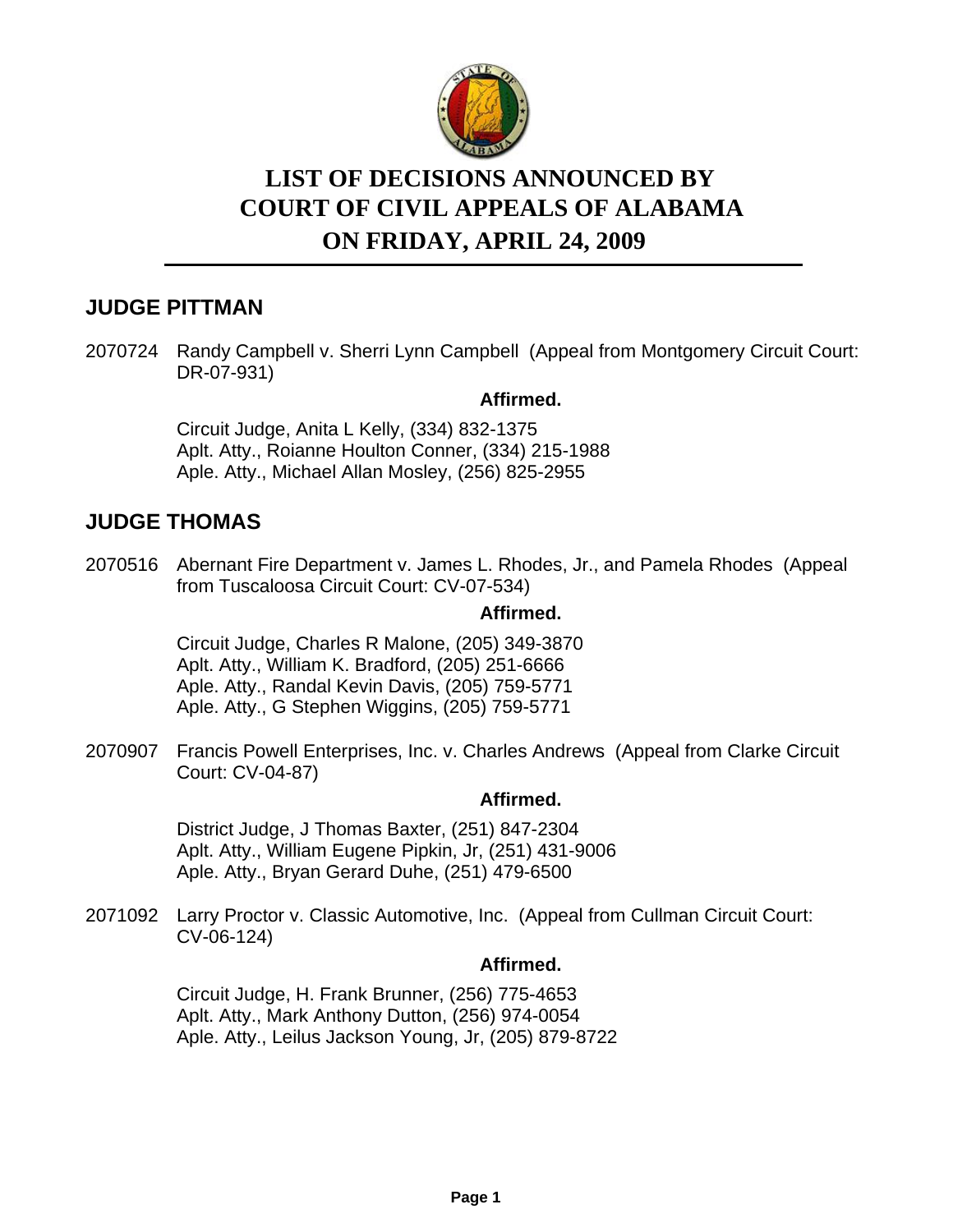# **JUDGE MOORE**

2070557 Warren J. Tyson v. Tammy A. Tyson (Appeal from Russell Circuit Court: DR-06-264)

#### **Affirmed In Part; Reversed In Part; And Remanded.**

District Judge, Eric Funderburk, (334) 297-1347 Aplt. Atty., Walter L. Gray, III, (334) 291-0410 Aple. Atty., F. Patrick Loftin, (334) 297-1870

2080018 A. J. Brown v. Emily Brown (Appeal from DeKalb Circuit Court: CV-07-288)

**Affirmed.**

Circuit Judge, Randall L Cole, (256) 845-8540 Aplt. Atty., John F. Porter, III, (256) 574-5156 Aple. Atty., L. Jayson Carroll, (256) 638-1129 Aple. Atty., Jack Livingston, (256) 259-5900

2080210 Daniel Cooper v. Malvester Cooper (Appeal from Chilton Circuit Court: DR-03-248.02)

#### **Appeal Dismissed.**

Circuit Judge, Sibley G Reynolds, (205) 755-0311 Aplt. Atty., Roderick Dale Graham, (205) 427-9494 Aple. Atty., Amy Itira Rogers, (205) 755-7880

### **PER CURIAM**

2070841 T. G. v. Houston County Department of Human Resources (Appeal from Houston Juvenile Court: JU-97-217, JU-97-218, and JU-98-333)

#### **Affirmed.**

2070895 Andrea E. Adams v. Donnie M. Adams (Appeal from Elmore Circuit Court: DR-07-900016.01)

#### **Affirmed.**

Circuit Judge, John B Bush, (334) 567-1148 Aplt. Atty., Jacqueline E. Austin, (334) 567-4874 Aplt. Atty., J. Pratt Austin-Trucks, (334) 567-4874 Aple. Atty., Keith A Howard, (334) 567-4356

2071178 Jackie Ray Brown et al. v. GlaxoSmithKline Beecham Corporation et al. (Appeal from Etowah Circuit Court: CV-07-608)

#### **Affirmed. No Opinion.**

Circuit Judge, William Allen Millican, (256) 549-5364 Aple. Atty., Melody L Hurdle, (205) 581-0700 Aple. Atty., Benjamin R Rice, (256) 533-5015 Aple. Atty., Jacob M Tubbs, (205) 581-0700